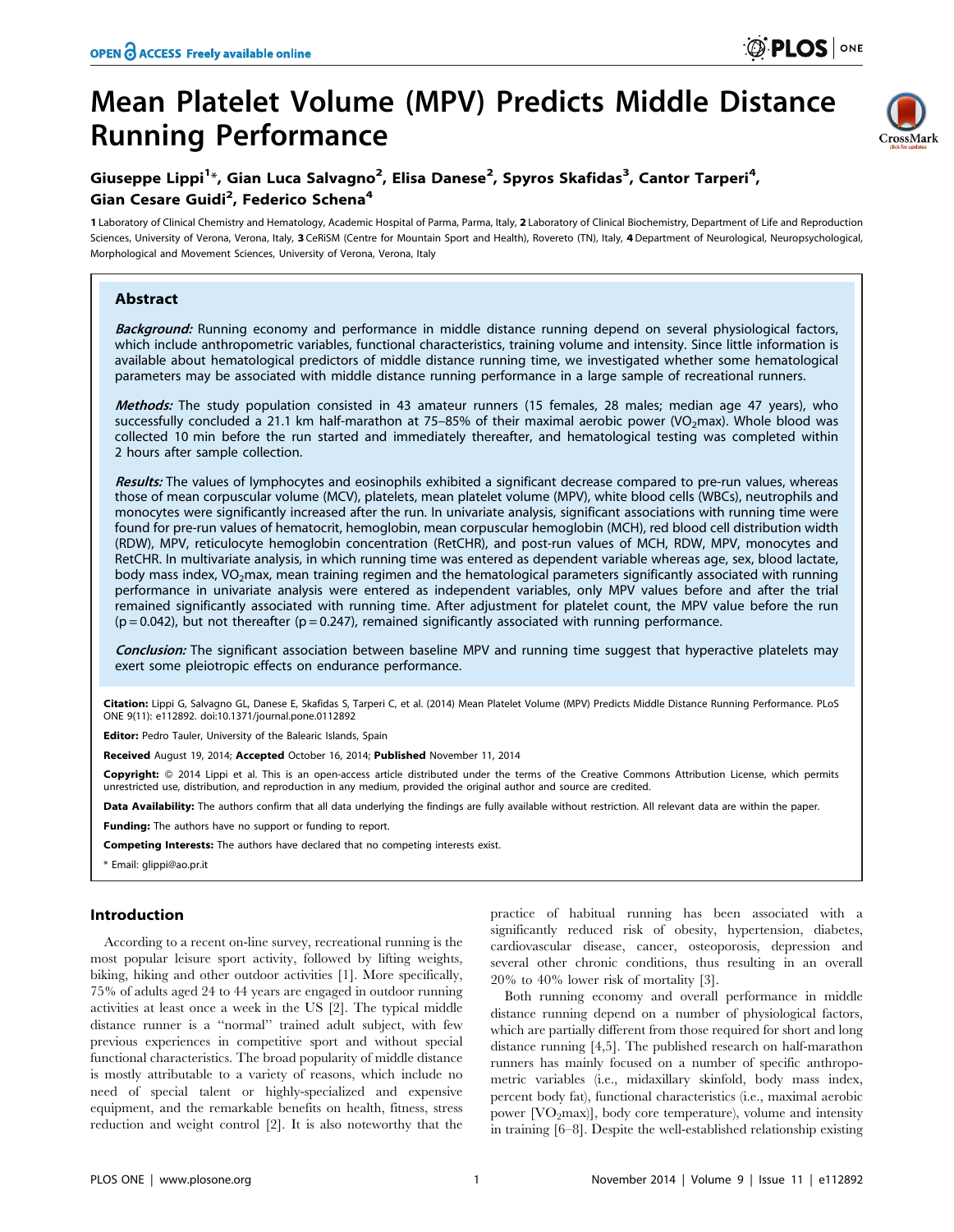between packed cell volume, VO<sub>2</sub>max, aerobic performance and maximal exercise capacity [9–11], a fact that has also contributed to the increase use of blood doping in sports during the past decades [12], there is little information about the association between hematological variables and middle distance running performance. As such, the aim of this study was to investigate whether some hematological parameters may predict half-marathon running time in a large sample of recreational runners.

#### Materials and Methods

The study was performed during a specific event called ''Run For Science'', held in Verona (Italy) in April 2014, with the purpose of analyzing the normal response of adult person to middle distance running. Forty three amateur runners were recruited (15 females and 28 males; median age 47 years and IQR 42–50 years; median body mass index 23 kg/m<sup>2</sup> and IQR, 22–  $25 \text{ kg/m}^2$ ), who successfully concluded a  $21.1 \text{ km}$  half-marathon at  $75-85\%$  of their  $VO_2$ max. All athletes were members of a non professional team, were habitually involved in recreational running (mean training regimen 222 min/week and IQR 191– 253 min/week; maximal oxygen uptake 50 mL/kg/min and IQR 46–55 mL/kg/min), and had rested for not less than 36 hours before the trial. Maximal aerobic capacity was individually measured in the last two weeks before the event by a running test on a treadmill using a breath by breath ergospirometric system (Quark B2, Cosmed Italy). After appropriate familiarization, each runner underwent a progressive incremental test, starting from habitual running pace and increasing speed of 0.5 km/h every min till reaching the volitional exhaustion. None of the subjects were taking medications known to alter erythrocyte or platelet metabolism, including antiplatelet or antihypertensive drugs and erythropoiesis stimulating substances. The trial started at 9.30 AM and the 21.1 km distance was covered on a relatively flat route near Verona (35 m vertical gain, with maximal slope of 1.8%), in a partially sunny day with temperatures between  $12-19^{\circ}$ C and humidity between 55–75%. Participants were free to drink ad libitum during the run. Blood was drawn in primary blood tubes containing  $K_2EDTA$  (Terumo Europe N.V., Leuven, Belgium) 10 min before the start of the run and immediately thereafter (i.e., within 15 min after conclusion). The whole blood samples were immediately transported to the local laboratory under controlled conditions of temperature and humidity, where a complete blood cell count (CBC) was performed on Advia 2120 (Siemens Healthcare Diagnostics, Tarrytown NY, USA), which included measurement of hematocrit, hemoglobin, red blood cell (RBC) count, mean corpuscular volume (MCV), mean corpuscular hemoglobin (MCH), mean corpuscular hemoglobin concentration (MCHC), RBC distribution width (RDW), platelet count, mean platelet volume (MPV), white blood cell (WBC) count and differential, reticulocyte count and reticulocyte hemoglobin concentration (RetCHR). The analysis of blood specimens was concluded within 2 hours after sample collection and all results were finally expressed as median and interquartile range (IQR). Differences of pre-run and post-run values were analyzed with Wilcoxon's test for paired samples. Univariate (i.e., Spearman's correlation) and multivariate analysis (with adjustment for age, sex, blood lactate, body mass index, VO2max, mean training regimen and CBC parameters significantly associated with running time in univariate correlation) were performed, in order to identify potential predictors of running performance. The statistical analysis was performed with Analyse-it (Analyse-it Software Ltd, Leeds, UK) for Microsoft Excel (Microsoft Corporation, Redmond, WA, USA). All subjects gave a written consent for being enrolled in this investigation. The study was approved by the local ethical committee (Department of Neurological, Neuropsychological, Morphological and Movement Sciences, University of Verona) and performed in accord with the Helsinki Declaration of 1975 (additional information can be downloaded from the institutional Website: [http://www.dsnm.univr.it/?ent=iniziativa&](http://www.dsnm.univr.it/?ent=iniziativa&id=5382) [id=5382,](http://www.dsnm.univr.it/?ent=iniziativa&id=5382) Last accessed, 10 October 2014).

#### Results

The 43 amateur runners completed the run in a median time of 113 min (IQR, 105–121 min). As predictable, the median running performance of the 28 male athletes (100 min and IQR 101– 118 min) was significantly better than that of the 15 females athletes (120 min and IQR 113–123 min;  $p<0.001$ ). The median body weight decreased by 2.2% after the run (from 73.1 to 71.5 kg;  $p<0.001$ ). The median lactate value measured in capillary blood at the end of the run was 4.0 mmol/L (IQR, 3.0–4.9 mmol/L). The variation of the CBC parameters after the run is shown in table 1. The values of lymphocytes and eosinophils exhibited a significant decrease compared to pre-run values, whereas those of MCV, platelets, MPV, WBC, neutrophils and monocytes were found to be significantly increased after the run. In univariate analysis, significant predictors of finishing time were the pre-run values of hematocrit, hemoglobin, MCH, RDW, MPV, RetCHR, whereas the post-run values of MCH, RDW, MPV, monocytes and RetCHR were also associated with running performance (Table 2). The  $VO<sub>2</sub>max$  was the best overall predictor of running time  $(r = -0.601; p<0.001)$ , whereas neither body mass index or blood lactate at the end of the half-marathon were significantly associated with running performance (Table 2). In multivariate analysis, in which running time was entered as dependent variable whereas age, sex, blood lactate, body mass index,  $VO<sub>2</sub>max$ , mean training regimen and the CBC parameters significantly associated with running performance in univariate analysis were entered as independent variables, only MPV values before and after the trial remained significantly associated with running time (Table 3). After adjustment for the platelet count, the MPV value before the run  $(p=0.042)$ , but not thereafter  $(p = 0.247)$ , remained significantly associated with running performance (Fig. 1). Neither the platelet count ( $r = -0.210$ ; p = 0.303) or the MPV  $(r = 0.039; p = 0.851)$  were significantly associated with VO<sub>2</sub>max in univariate analysis.

#### Discussion

Due to the increasing popularity of recreational running as a form of leisure activity and health-promoting behavior, a large number of studies have been performed over the past decades to identify the most reliable predictors of running economy and performance. The large majority of these investigations focused on anthropometric variables, functional characteristics, as well as volume and intensity of training [13]. With the notable exception of hemoglobin and packed cell volume, little information is available on other hematological parameters that may predict middle distance running performance [14]. This investigation was hence specifically planned to establish whether some hematological parameters comprised within the CBC may be significantly associated with half-marathon running time.

The leukocytes variations recorded in this study are not new, since an increase of total leukocyte, neutrophil and monocyte counts along with a decrease of lymphocyte and eosinophils values have already been reported in a number of previous investigations, and are prevalently attributable to the well-documented release of catecholamines and cortisol during exercise [8,15,16].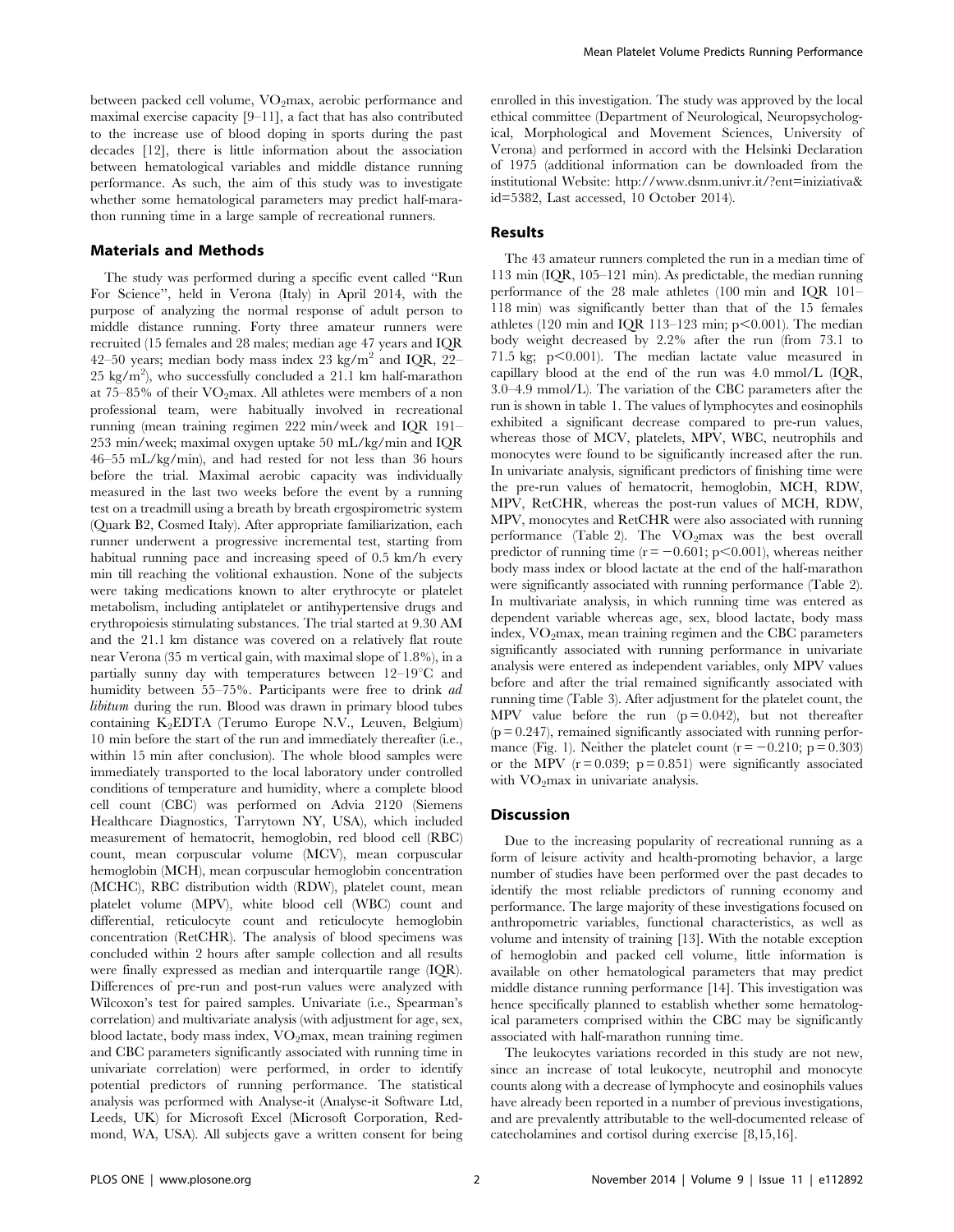The significant increase of both platelet count (median increase, 17%; IQR, 10–34%) and MPV (median increase, 6%; IQR, 1– 9%) recorded immediately after the half-marathon run substantially exceeded the inter-individual biological variation of these parameters (platelet count, 9.1%; MPV, 4.3%) [17], and is also consistent with the well established evidence that aerobic physical activity is effective to enhance circulating activated platelets, as well as platelet-platelet and platelet-leukocyte aggregates [18–22]. More specifically, it has been recently demonstrated that the hyperactive platelets generated during exercise are rapidly cleared by the spleen, which is also a dynamic reservoir of younger and larger platelets (i.e., the human spleen retains one-third of total body platelets, with MPV approximately 20% greater than that of circulating platelets) [23]. The younger platelets are then released into the circulation, thus explaining the significant increase of platelet count and MPV observed after endurance exercise in this and other previous studies [18–22]. Another putative mechanism that may contribute to increase the MPV has been reported by Hilberg et al. [24], who observed that moderate exercise increased both platelet reactivity and platelet-leukocyte conjugate formation, which both contribute to increase the measured value of MPV. Regardless of the underlying mechanism(s), the significant increase of MPV recorded after exercise in this and other studies [18–22] has meaningful clinical implications, suggesting that the enhanced risk of cardiovascular events that is occasionally observed in athletes may be at least in part mediated by platelet hyperreactivity [20]. Indeed, further studies are advisable to define whether an improvement of physical fitness is also accompanied with an increased MPV.

Interestingly, although the pre-run values of hematocrit, hemoglobin, MCH, RDW, MPV, RetCHR, along with the post-run values of MCH, RDW, MPV, monocytes and RetCHR were significantly associated with running time in univariate analysis, only the MPV values before and after the half-marathon remained significantly correlated with running performance in the fully-adjusted model. As predictable, both hemoglobin and hematocrit values were found to be positively correlated with running performance in univariate analysis, but the significance of these associations was lost in the fully adjusted model, especially when  $VO<sub>2</sub>max$  was entered as covariate. This is plausible, since  $VO<sub>2</sub>max$  and both hemoglobin and hematocrit clearly interplay in increasing sport performance, and  $VO<sub>2</sub>$ max is in fact enhanced by approximately 1% for each 3 g/L increase of hemoglobin [25].

As such, this is the first study demonstrating a direct correlation between platelet size and endurance performance to the best of our knowledge. It is noteworthy that the inverse association between pre-run MPV value and half-marathon running time remained significant after adjustment for a number of factors such as age, sex, blood lactate, body mass index,  $VO<sub>2</sub>$ max, mean training regimen and platelet count, thus confirming the existence of an effective interplay between platelet metabolism and aerobic performance. In univariate analysis, the correlation between running time and pre-run MPV value was the second highest overall, only preceded by that between running time and  $VO<sub>2</sub>max$ (Table 2). In agreement with a previous study [26], neither the platelet count or the MPV at baseline were significantly associated with  $VO<sub>2</sub>max$ , thus confirming that the influence of MPV on running performance may be virtually independent from the baseline cardiorespiratory fitness level.

An increased platelet volume is a well established surrogate marker of platelet activation, wherein large platelets are reportedly more active than small platelets [27–29]. The association of this evidence with our data would imply that platelet hyperactivity may be a significant determinant of performance in medium distance running. The use of platelets in sports medicine has risen sharply in recent times. The platelet-rich plasma (PRP), an autologous blood fraction rich in platelets and associated cytokines and growth factors, is mainly used for treatment of sports related

|                                    | Pre-run             | Post-run            | P       |
|------------------------------------|---------------------|---------------------|---------|
|                                    |                     |                     |         |
| Hematocrit                         | $0.45(0.44 - 0.47)$ | $0.45(0.43 - 0.47)$ | 0.420   |
| Hemoglobin (g/L)                   | 148 (140-155)       | 148 (138-155)       | 0.137   |
| RBC (10 <sup>12</sup> /L)          | $4.8(4.6 - 5.0)$    | $4.8(4.5-5.1)$      | 0.162   |
| MCV (fL)                           | 94 (91-96)          | 95 (92-97)          | 0.004   |
| MCH (pg)                           | $31(30-32)$         | $31(30-32)$         | 0.400   |
| MCHC (g/dL)                        | 32.7 (32.4-33.2)    | 32.5 (3.19-3.32)    | 0.068   |
| <b>RDW</b> (%)                     | $13.4(13.1-13.5)$   | $13.5(13.1-13.6)$   | 0.001   |
| Platelets (10 <sup>9</sup> /L)     | 260 (218-299)       | 321 (287-361)       | < 0.001 |
| MPV (fL)                           | $9.2(8.6-9.8)$      | $9.5(8.9-10.1)$     | < 0.001 |
| WBC $(10^9/L)$                     | $5.6(4.9-6.4)$      | 12.4 (9.8-13.9)     | < 0.001 |
| Neutrophils (10 <sup>9</sup> /L)   | $3.1(2.5-3.6)$      | $9.3(7.4 - 11.5)$   | < 0.001 |
| Lymphocytes (10 <sup>9</sup> /L)   | $2.0(1.7-2.3)$      | $1.8(1.5-2.2)$      | 0.037   |
| Monocytes (10 <sup>9</sup> /L)     | $0.3(0.2-0.4)$      | $0.5(0.4-0.6)$      | < 0.001 |
| Eosinophils (10 <sup>9</sup> /L)   | $0.2$ (0.1-0.2)     | $0.1 (0.0 - 0.01)$  | < 0.001 |
| Basophils (10 <sup>9</sup> /L)     | $0.1(0.1-0.1)$      | $0.1 (0.0 - 0.1)$   | 0.052   |
| LUC $(10^9/L)$                     | $0.01(0.1-0.1)$     | $0.01(0.1-0.1)$     | 0.063   |
| Reticulocytes (10 <sup>9</sup> /L) | $62(54 - 74)$       | $60(52-73)$         | 0.138   |
| RetCHR (pg)                        | $31(31-32)$         | $31(31-32)$         | 0.243   |

Table 1. Variation of the complete blood cell count after a 21.1 km half-marathon run in 43 amateur runners.

RBC, red blood cell; MCV, mean corpuscular volume; MCH, mean corpuscular hemoglobin (MCH); MCHC, mean corpuscular hemoglobin concentration; (MCHC); RDW, red blood cell distribution width; MPV, mean platelet volume (MPV); WBC, white blood cell; LUC, large unstained cells; RetCHR, reticulocyte hemoglobin concentration. doi:10.1371/journal.pone.0112892.t001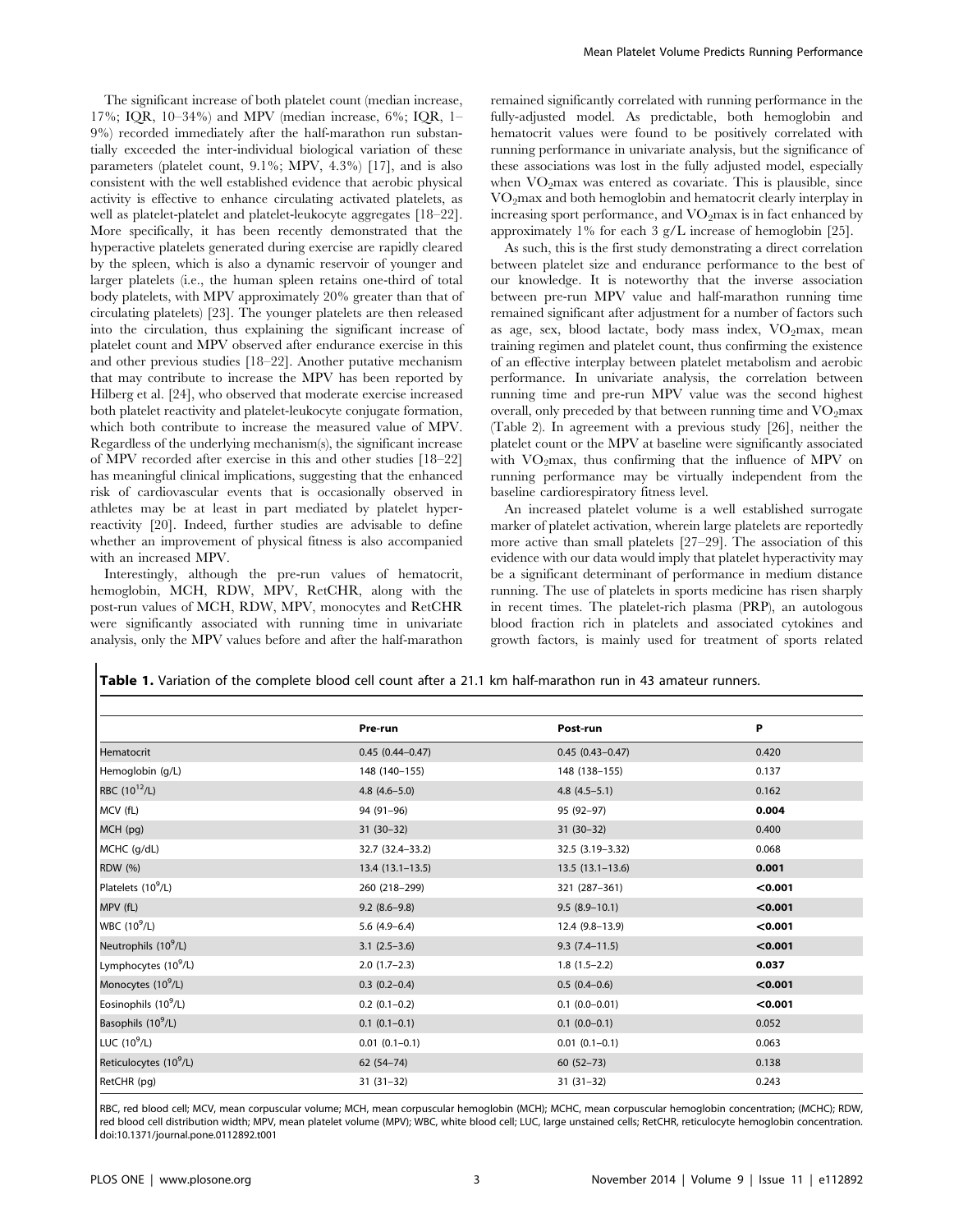Table 2. Univariate correlation (r) analysis between running performance and parameters of the complete blood cell count in 43 amateur athletes who completed a 21.1 km half-marathon run.

|                      | Pre-run value |              | Post-run value           |                          |
|----------------------|---------------|--------------|--------------------------|--------------------------|
|                      | r             | $\mathbf{p}$ | r                        | p                        |
| Hematocrit           | $-0.329$      | 0.031        | $-0.298$                 | 0.052                    |
| Hemoglobin           | $-0.388$      | 0.010        | $-0.291$                 | 0.059                    |
| RBC                  | $-0.074$      | 0.635        | $-0.086$                 | 0.584                    |
| <b>MCV</b>           | $-0.234$      | 0.131        | $-0.257$                 | 0.097                    |
| MCH                  | $-0.306$      | 0.046        | $-0.341$                 | 0.025                    |
| <b>MCHC</b>          | $-0.240$      | 0.122        | $-0.199$                 | 0.200                    |
| <b>RDW</b>           | 0.316         | 0.039        | 0.336                    | 0.027                    |
| Platelets            | 0.300         | 0.052        | 0.256                    | 0.097                    |
| MPV                  | $-0.450$      | 0.002        | $-0.476$                 | 0.001                    |
| <b>WBC</b>           | $-0.208$      | 0.181        | 0.248                    | 0.109                    |
| Neutrophils          | $-0.142$      | 0.365        | 0.262                    | 0.090                    |
| Lymphocytes          | $-0.072$      | 0.647        | $-0.028$                 | 0.861                    |
| Monocytes            | $-0.262$      | 0.090        | 0.361                    | 0.017                    |
| Eosinophils          | $-0.143$      | 0.360        | $-0.258$                 | 0.095                    |
| Basophils            | $-0.096$      | 0.538        | $-0.197$                 | 0.207                    |
| LUC                  | $-0.039$      | 0.805        | 0.185                    | 0.234                    |
| Ret                  | 0.290         | 0.059        | 0.208                    | 0.181                    |
| RetCHR               | $-0.390$      | 0.001        | $-0.379$                 | 0.012                    |
| <b>Blood lactate</b> | -             | -            | $-0.069$                 | 0.663                    |
| Body mass index      | 0.092         | 0.555        | $\overline{\phantom{a}}$ | $\overline{\phantom{a}}$ |
| VO2max (mL/min/Kg)   | $-0.601$      | 0.001        | $\overline{\phantom{a}}$ | $\overline{\phantom{a}}$ |

RBC, red blood cell; MCV, mean corpuscular volume; MCH, mean corpuscular hemoglobin (MCH); MCHC, mean corpuscular hemoglobin concentration; (MCHC); RDW, red blood cell distribution width; MPV, mean platelet volume (MPV); WBC, white blood cell; LUC, large unstained cells; RetCHR, reticulocyte hemoglobin concentration; VO2max, maximal aerobic power.

doi:10.1371/journal.pone.0112892.t002

injuries [30–32]. It was recently proven that injection of PRP may also exert some ergogenic effects. In particular, Wasterlain et al. studied the effect of PRP injection on variation of performanceenhancing systemic growth factors in 25 patients [33], and observed that the administration of PRP increased the concentration of insulin-like growth factor-1 (IGF-1), basic fibroblast growth factor (bFGF) and VEGF. Interestingly, Kasuya et al. also showed that a symptom-limited treadmill exercise test was effective to enhance the platelet release of nitric oxide (NO) [34], which would then contribute to raise exercise tolerance and performance [35].

Another mechanism by which platelets may contribute to enhance sport performance is the attenuation of neuropathic pain and/or fatigue during exercise [36]. Kennedy et al. studied platelet activation and function in 17 patients with chronic fatigue

Table 3. Multivariate correlation analysis between running performance and parameters of the complete blood cell count in 43 amateur athletes who completed a 21.1 km half-marathon run.

|            | Pre-run value            | Post-run value           |  |
|------------|--------------------------|--------------------------|--|
|            | p                        | p                        |  |
| Hematocrit | 0.338                    | ٠                        |  |
| Hemoglobin | 0.216                    | $\overline{\phantom{a}}$ |  |
| MCH        | 0.512                    | 0.567                    |  |
| <b>RDW</b> | 0.272                    | 0.216                    |  |
| <b>MPV</b> | 0.042                    | 0.026                    |  |
| Monocytes  | $\overline{\phantom{a}}$ | 0.080                    |  |
| RetCHR     | 0.967                    | 0.925                    |  |

Results were also adjusted for age, sex, body mass index, post-run blood lactate, maximal aerobic power (VO<sub>2</sub>max) and training regimen.

MCH, mean corpuscular hemoglobin (MCH); RDW, red blood cell distribution width; MPV, mean platelet volume (MPV); RetCHR, reticulocyte hemoglobin concentration. doi:10.1371/journal.pone.0112892.t003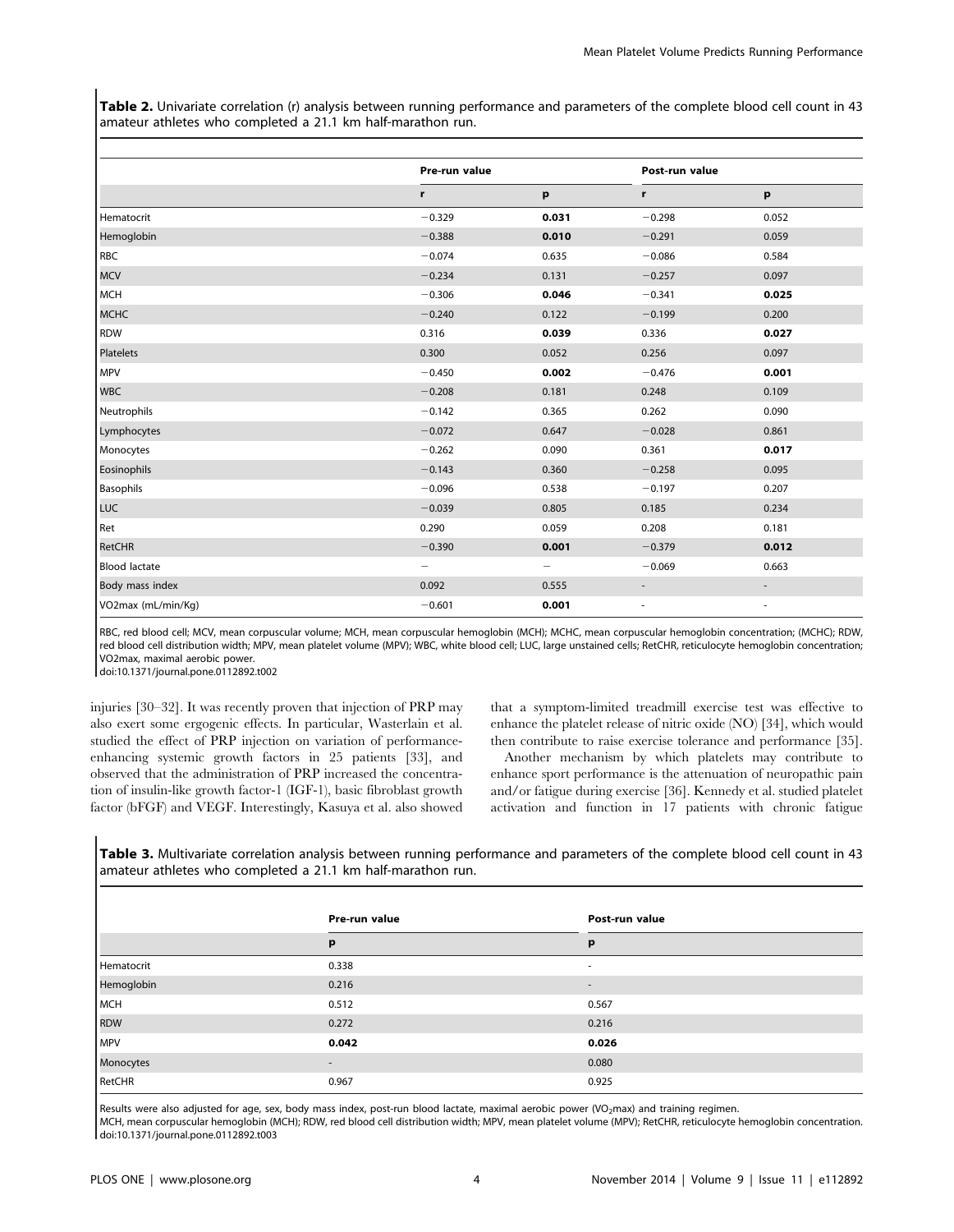

Figure 1. Correlation (and 95% prediction interval, 95% PI) between running performance and baseline value of mean platelet volume (MPV) in 43 amateur athletes completing a 21.1 km half-marathon run. doi:10.1371/journal.pone.0112892.g001

syndrome and 16 healthy controls [37], reporting that patients displayed lower platelet aggregability and reduced MPV. This would be consistent with the fact that smaller and less active platelets may somehow increase the fatigue threshold, thus conditioning exercise output. A series of studies also demonstrated that platelet gel or autologous platelet tissue graft are effective to lower pain after surgery and are associated with less pain medications and broader range of motion prior to discharge [38–40]. As specifically regards sports, the use of PRP was proven to be effective in reducing pain and promoting function improvement in tennis elbow [41] and other painful tendinopathies [42], as well as for accelerating muscle recovery after acute injury [43].

According to these evidences, it seems hence plausible that hyperactive platelets may exert some pleiotropic effects on

#### References

- 1. Reuters Press. Americans say they're creatures of simple, solo exercise habits. Available at: [http://www.reuters.com/article/2013/09/23/us-fitness-habits](http://www.reuters.com/article/2013/09/23/us-fitness-habits-idUSBRE98M0KN20130923)[idUSBRE98M0KN20130923.](http://www.reuters.com/article/2013/09/23/us-fitness-habits-idUSBRE98M0KN20130923) Accessed: 16 August 2014.
- 2. Knechtle B, Barandun U, Knechtle P, Zingg MA, Rosemann T, et al. (2014) Prediction of half-marathon race time in recreational female and male runners. Springerplus 3:248.
- 3. Kokkinos P, Myers J (2010) Exercise and physical activity: clinical outcomes and applications. Circulation 122:1637–1648.
- 4. Brandon LJ (1995) Physiological factors associated with middle distance running performance. Sports Med 19:268–277.
- 5. Saunders PU, Pyne DB, Telford RD, Hawley JA (2004) Factors affecting running economy in trained distance runners. Sports Med 34:465–485.
- 6. Williams C, Nute ML (1983) Some physiological demands of a half-marathon race on recreational runners. Br J Sports Med 1983;17:152–161.

endurance sport performance, by both releasing ergogenic mediators as well as by triggering an increase in performanceenhancing substances such as NO into the circulation. Further studies, involving also different running distances, sports and different categories of athletes are needed to confirm these findings and to elucidate the potential underlining mechanisms linking platelet volume and aerobic performance.

#### Author Contributions

Conceived and designed the experiments: GL CT FS. Performed the experiments: GLS ED SS. Analyzed the data: GL GLS GCG FS. Wrote the paper: GL GCG FS.

- 7. Knechtle B, Knechtle P, Barandun U, Rosemann T (2011) Anthropometric and training variables related to half-marathon running performance in recreational female runners. Phys Sportsmed 39:158–166.
- 8. Del Coso J, Fernández D, Abián-Vicen J, Salinero JJ, González-Millán C, et al. (2013) Running pace decrease during a marathon is positively related to blood markers of muscle damage. PLoS One 8:e57602.
- 9. Kanstrup IL, Ekblom B (1984) Blood volume and hemoglobin concentration as determinants of maximal aerobic power. Med Sci Sports Exerc 16:256–262.
- 10. Joyner MJ (2003) VO2MAX, blood doping, and erythropoietin. Br J Sports Med 37:190–191.
- 11. Calbet JA, Lundby C, Koskolou M, Boushel R (2006) Importance of hemoglobin concentration to exercise: acute manipulations. Respir Physiol Neurobiol 151:132–140.
- 12. Lippi G, Franchini M, Salvagno GL, Guidi GC (2006) Biochemistry, physiology, and complications of blood doping: facts and speculation. Crit Rev Clin Lab Sci 43:349–391.